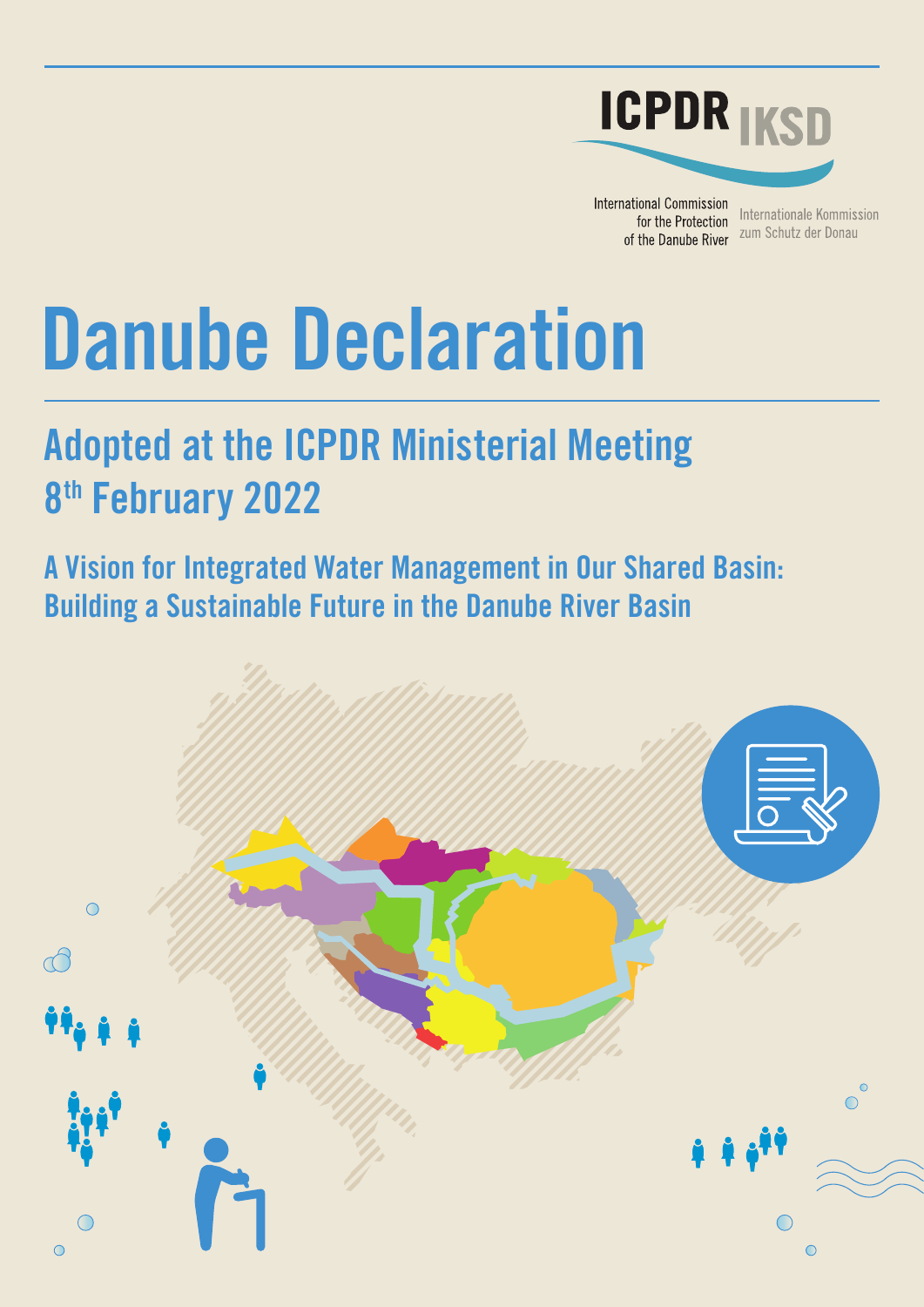# **Preamble**

We, the Ministers, the Member of the European Commission, and the High Officials as those responsible for the implementation of the Danube River Protection Convention:

(1) *reassert* the "Convention on the Cooperation for the Protection and Sustainable use of the Danube River" as a fundamental framework for cooperation on sound water resources management and their sustainable use in the Danube River Basin.

(2) *appreciate* the work of the International Commission for the Protection of the Danube River (ICPDR) as a coordinating body ensuring co-operation on transboundary water management and coordinating basin-wide implementation of the EU's Water Framework and Floods Directives.

(3) *reiterate* the ICPDR three Pillars of Action: "cleaner, healthier and safer" Danube River Basin, also as a contribution to a healthier Black Sea ecosystem.

(4) *acknowledge* that the joint implementation of the EU Water Framework and Floods Directives by EU member states together with non-EU member states strengthens the common view on a holistic river basin and flood risk management approach for the entire Danube River Basin.

(5) *welcome* the transformative framework provided by the European Green Deal, its strategies and other relevant EU processes and provisions, and also appreciate the efforts of non-EU member states in this regard.

# **Adapting to Climate Change**

(6) *welcome* the objectives and key messages of the updated ICPDR Climate Adaptation Strategy (2018).

(7) *reaffirm* the "Effects of Climate Change (drought, water scarcity, extreme hydrological phenomena and other impacts)" as a new significant water management issue for the Danube River Basin.

#### **We call for actions to be undertaken in the years 2022 to 2027:**

(8) developing sustainable adaptation measures to urgently enhance resilience of aquatic ecosystems to climate change impacts, supporting water balance activities and enhancing cooperation and exchange of good practices on adaptation measures to climate change impacts.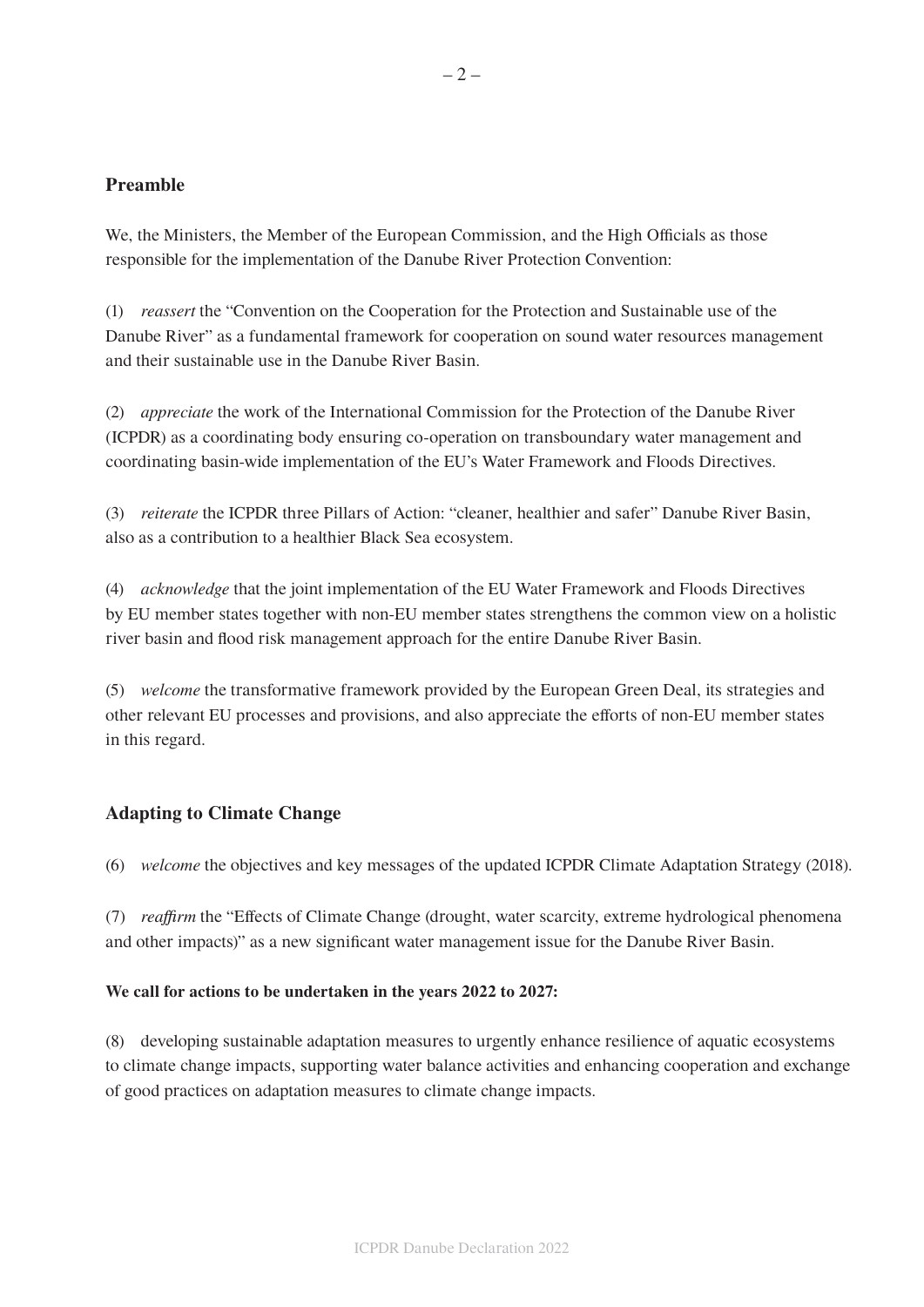# **Addressing Pollution**

#### **Surface waters**

(9) *reconfirm* that pollution of surface water bodies by organic materials, nutrients and hazardous substances is a significant pressure that needs to be further addressed at basin-wide level.

(10) *emphasise* that emerging issues such as pollution by plastics and chemicals of emerging concern are future challenges that Danube countries have to face.

(11) *recognise* that Danube countries have made significant efforts and investments to implement a number of pollution control and safety measures, substantially reducing pollution and making the Danube River Basin's waters cleaner.

(12) *appreciate* the transboundary cooperation and the outcomes of basin-wide projects and initiatives implemented on monitoring, controlling, and preventing surface water pollution.

#### **We call for actions to be undertaken in the years 2022 to 2027:**

(13) *commit* to continue maintaining the existing measures and implementing additional necessary actions in the urban wastewater, industrial, mining, agricultural, waste management and other production sectors as appropriate, to prevent and further reduce surface water pollution.

(14) *are determined* to implement the ICPDR policy recommendations on sustainable wastewater management, sustainable agriculture, managing hazardous substances and riverine litter pollution, in particular from plastic and improving the safety of tailings management facilities at national level, as appropriate, in order to achieve an enabling regulatory framework for pollution control.

(15) *commit* to support maintaining and, if necessary, updating the Danube Transnational Monitoring Network, the Danube Accident Emergency Warning System, the pollution and accident hot-spot inventories and assessment tools as key technical instruments of the ICPDR for protecting water quality.

# **Groundwater**

(16) *regard* pollution by nutrients as a key pressure that must be prevented primarily through the implementation of the EU Nitrates Directive and the EU Urban Wastewater Treatment Directive.

(17) *recognise* that in addition to the measures addressing pollution of surface water by organic substances, nutrients and hazardous substances measures are needed to prevent further significant pressures on groundwater and significant losses of pollutants into groundwater.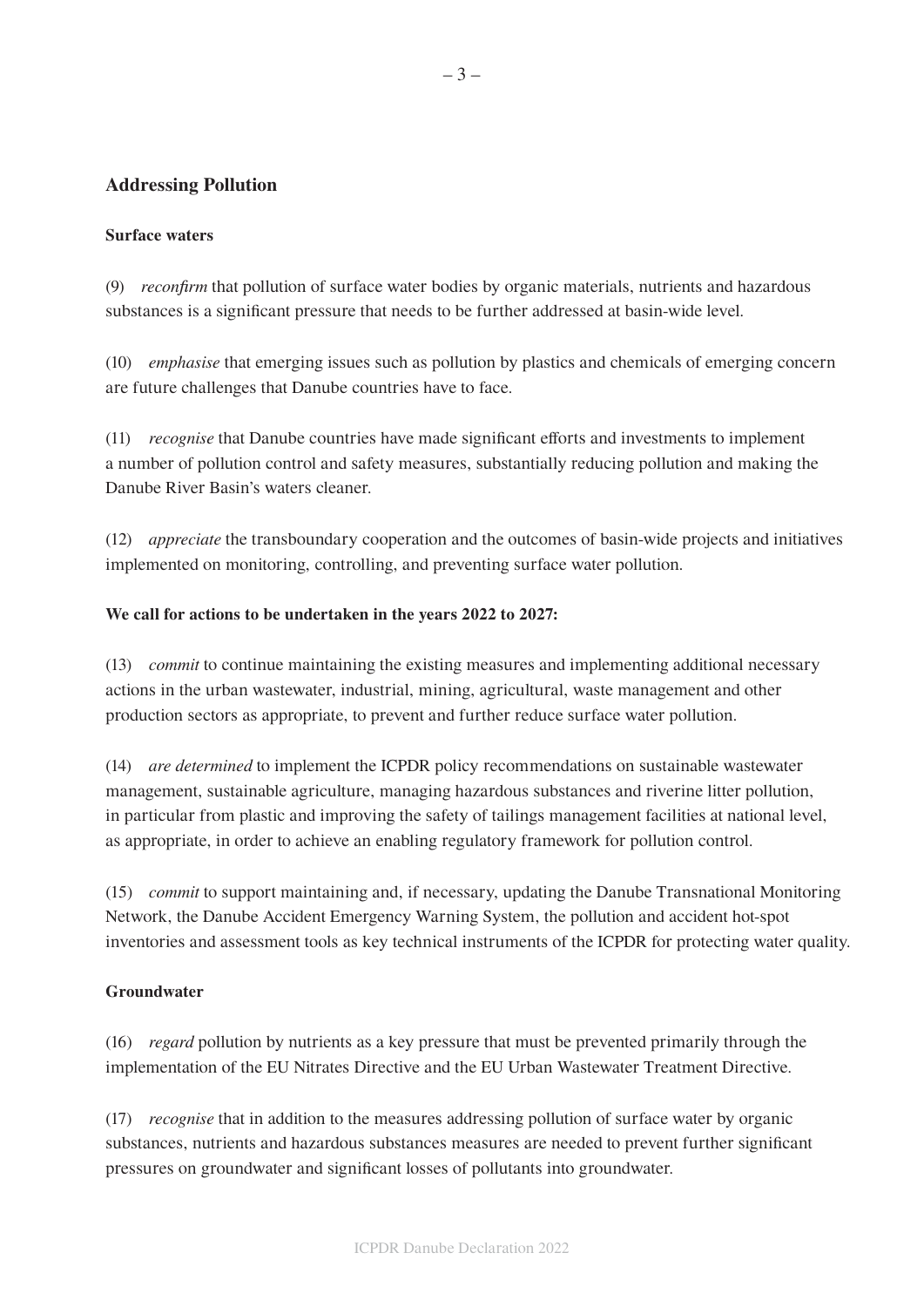# **Addressing Ecosystems**

# **Hydromorphological alterations**

(18) *highlight* the importance of hydromorphological alterations of freshwater ecosystems in the Danube River Basin from flood protection infrastructure, hydropower, navigation, agriculture, and water supply.

(19) *welcome* the main achievements in addressing pressures from hydromorphological alterations, making the Danube River Basin's water healthier through numerous hydromorphological measures already implemented to improve hydromorphological conditions in the period 2009-2021, as well as several basin-wide collaboration projects related to hydromorphology implemented in recent years.

#### **We call for actions to be undertaken in the years 2022 to 2027:**

(20) *support* additional measures planned for the period 2022-2027 by encouraging the upgrade of databases on hydromorphological alterations and the improvement of methodologies for hydromorphological pressures assessments.

(21) *support* implementation of restoration, protection and mitigation measures for habitats, river continuity and transboundary ecological migration corridors and in general the improvement of hydromorphological conditions by highlighting the importance of further synergies between flood and drought mitigation measures, nature conservation and hydromorphological measures (implementation of non-structural measures, e. g. floodplain preservation and restoration) and monitoring of measure effectiveness.

#### **Groundwater**

(22) *recognise* that over-abstraction of groundwater remains a key pressure.

(23) *ask* to put in place appropriate controls regarding abstraction of waters including registers and applicable authorisation procedures.

(24) *ask* to ensure that in line with the EU Water Framework Directive, available groundwater resources are not exceeded by the long-term annual average rate of abstraction.

#### **Navigation**

(25) *support* the continuation of cooperation and meetings with the Danube Commission on the Joint Statement on Development of Inland Navigation and Environmental Protection and the EU METEET (The Mixed Environment Transport External Expert Team) initiative.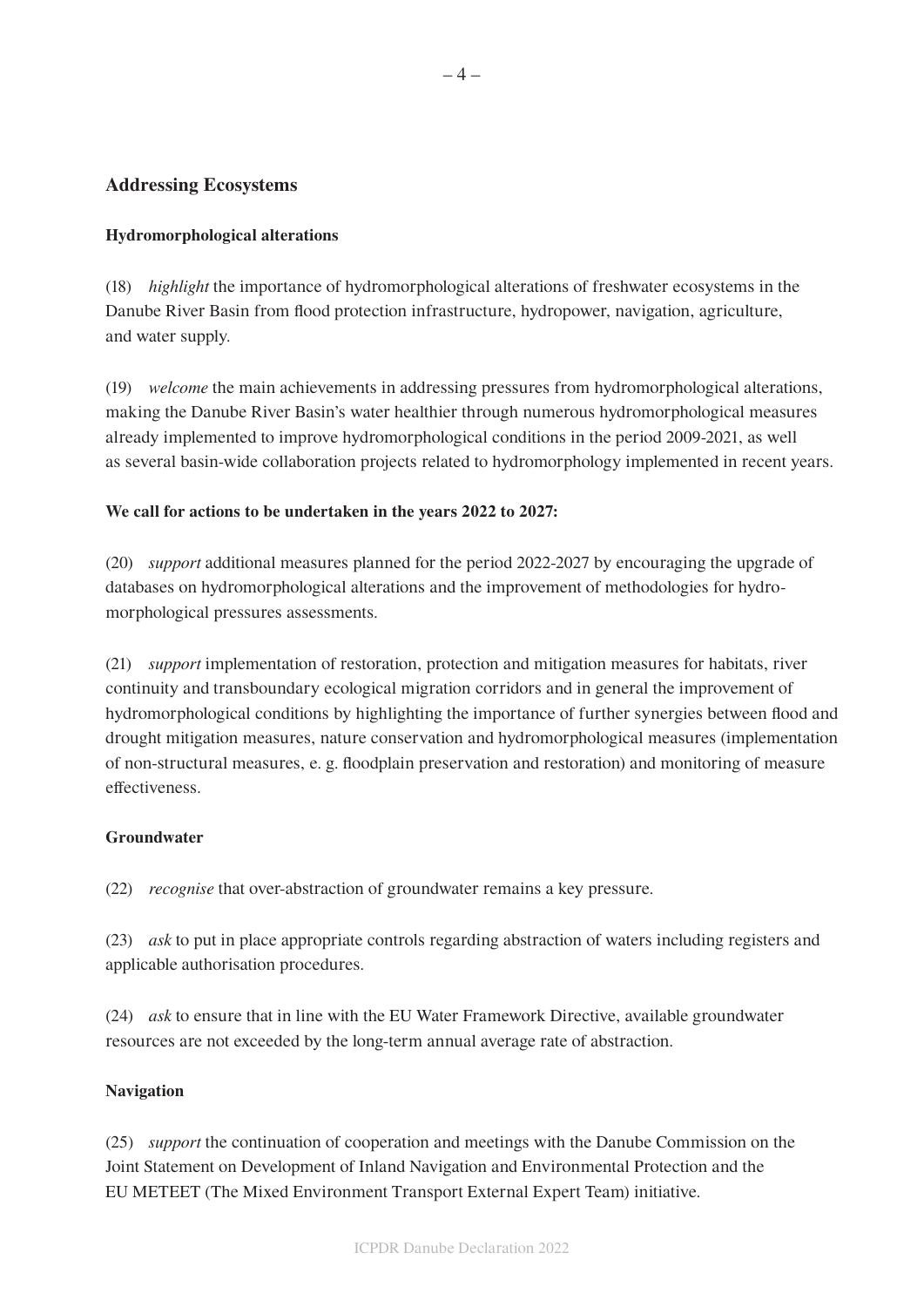#### **Nature protection**

(26) *emphasize* the significant potential for synergies with the EU Water Framework Directive, and the EU Biodiversity Strategy for 2030, especially with regard to the targets on protected areas, restoration and species/habitats conservation improvement and stresses the need to strengthen cooperation with nature protection authorities.

(27) *express* full support for the ICPDR Sturgeon Strategy (2017) for the Danube flagship species and for the cooperation with the Danube Sturgeon Task Force, with a view to contribute to the implementation of the Pan-European Action Plan for Sturgeons, *welcome* the progress made in the assessment of possibilities for opening fish migration routes at the Iron Gate dams, *emphasize* the need for ensuring the necessary financial resources for the implementation of technically and economically feasible solutions and *see the need* to discuss sturgeon migratory routes and habitats upstream of Iron Gates as soon as passability of Iron Gates will be foreseeable.

#### **Hydropower**

(28) *encourage* further application of the "Guiding Principles on Sustainable Hydropower Development in the Danube Basin" and the continuation of organisation of ICPDR Hydropower Workshops.

#### **Marine Environment**

(29) *encourage* Romania and Bulgaria, the EU member states of the Danube River Basin sharing the Black Sea waters, to continue working on the coordination of the implementation of the Marine Strategy Framework Directive in the Black Sea Region in close cooperation with the Black Sea Commission.

# **Addressing Flood Risks**

(30) *welcome* key achievements of implementation of the EU Floods Directive, highlighting that flood risk management measures and application of the solidarity principle contributed to a significant reduction of flood risks.

(31) *reconfirm* the objectives of the Danube Flood Risk Management Plan Update 2021, which are broad and robust enough to address all relevant aspects of flood risk management including the impacts of climate change.

(32) *give priority*, within the measures in the Danube Flood Risk Management Plan Update 2021, to measures with positive downstream effects such as natural water retention, warning systems, reduction of risk from contaminated sites in floodplain areas or exchange of information and if possible, combining river restoration and flood protection measures for example through restoration of flood plains.